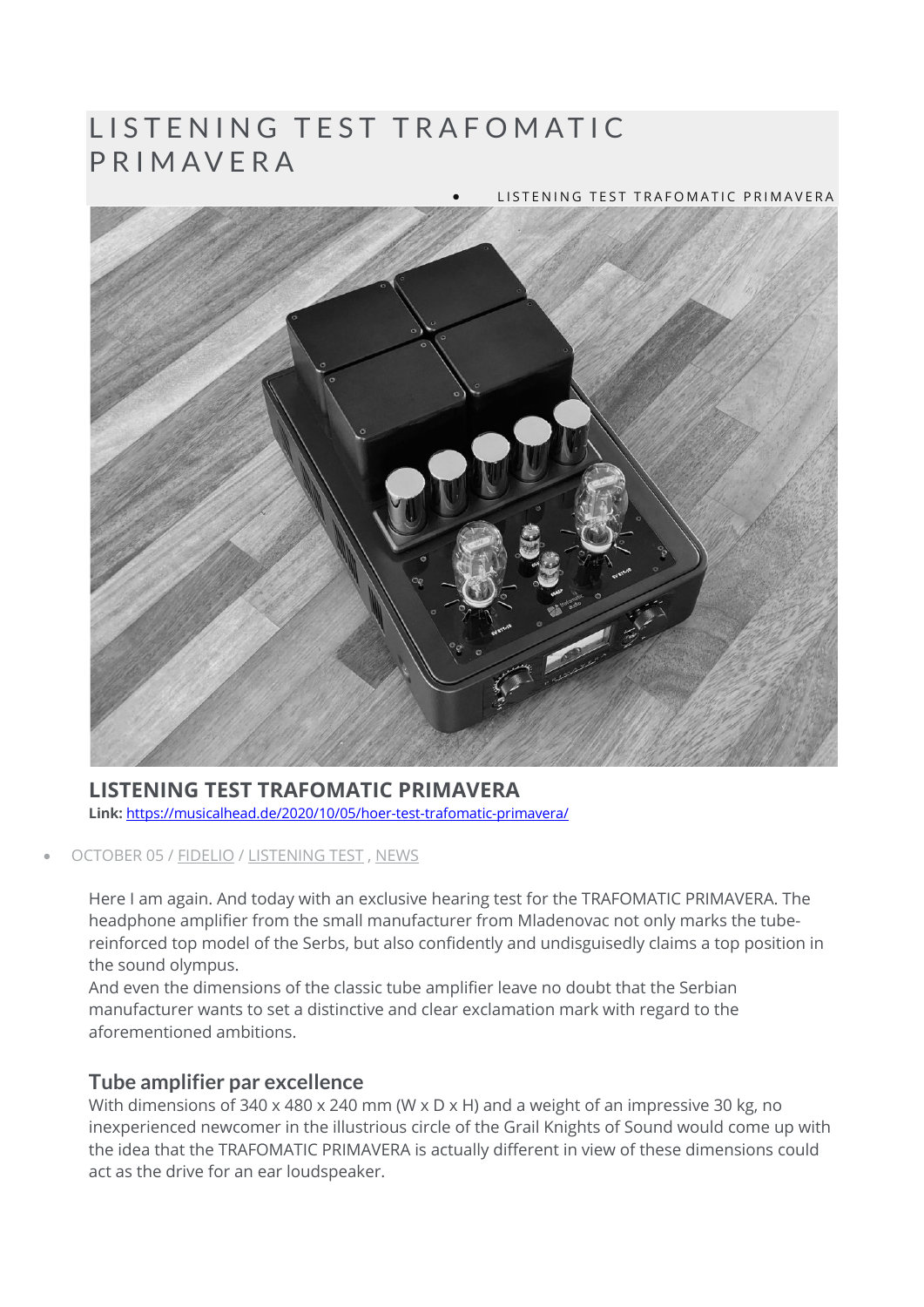The tube beau, which operates in single-ended operation, also impresses for a piece of equipment in hand-made small series with excellent workmanship and haptics and, in my opinion, a very successful material mix of chrome-plated, brushed and painted steel and aluminum elements. Completely separate power supplies for both channels, as well as high-quality internal components, such as selected Mundorf capacitors, highly inductive filter chokes and oversized output transformers from our own production, testify to the efforts of the manufacturer to create a monumental masterpiece in this product series.

TRAFOMATIC AUDIO also produces the headphone amplifier in any desired RAL color, even the type of coating (soft-touch or glossy lacquer surfaces) can be freely selected by the customer. Of course, for an additional charge.

Each PRIMAVERA is therefore unique, which is usually only manufactured individually after the order has been placed. Currently only about 6 devices leave the holy halls in Mladenovac per year, which in turn underlines the worldwide exclusivity. Especially since the official retail price in Europe is a whopping 11,999 euros (14,999 US \$).

The price of the TRAFOMATIC PRIMAVERA is almost on par with a VIVA EGOISTA 845 (€ 12,800) or the WOO AUDIO WA33 in the Elite Edition (US \$ 14,999). It almost goes without saying that the Serbian tube amplifier also offers the usual performance values in this class.

## **In the long run, only power helps**

The PRIMAVERA provides identical 2 x 9 watts into 50 ohms on both its 4-pin XLR and the obligatory 6.3 mm Neutrik socket. Of course, the same applies to the two 3-pin outputs in the immediate vicinity. Not bad for a single-ended DHT (Directly Heated Triode) tube amplifier in pure Class-A operation.

However, the maximum power consumption of at least 280 watts is not bad. The power-guzzling amplifier layout with its strictly selected pairs of tubes, consisting of 2 x 6S45P in the pre-amp section and 2 x SV811-10 power tubes, also contributes to this.

Due to a sensitively graduated impedance adjustment of 25 - 600 ohms, the potentially highquality playing partners are also perfectly conditioned for their tonal purpose - to help the knight of the grail of fine tones in combination with the Serbian alpha animal to a unique musical adventure.

Of course, due to its enormous power reserves, the TRAFOMATIC PRIMAVERA is also able to handle the most demanding headphone loads on this planet.

For this reason I choose the **HIFIMAN SUSVARA** as the ear loudspeaker for the following hearing test , which with an efficiency of 83 dB / mW is not necessarily one of the acoustical food despisers. The Chinese / American headphones relentlessly reveal even the smallest acoustic weakness of the source.

On the other hand, the ABYSS AB1266 PHI TC, which is also relatively insensitive, has an extensive playing time on the TRAFOMATIC PRIMAVERA, in order to fully explore the spatial representation capabilities of the Serbian tube amplifier in addition to determining the bass quality.

My iMAC, equipped with AUDIRVANA + software, acts as the signal source, while the very "analog" BAKOON DAC21 prepares the digital fare for the PRIMAVERA in a first-class manner. As a signal cable (USB + RCA) I use my soundproof strings from the CHORD EPIC series, the power cable for the TRAFOMATIC is provided by SHUNYATA RESEARCH in the form of an ALPHA-HC.

You can find more information about the TRAFOMATIC PRIMAVERA on the homepage of the Serbian manufacturer at: Trafomatic.com or on the German sales website at: Berlin-Hifi.de

# **Sonic tube olymp**

Before starting the sound assessment, I give the TRAFOMATIC PRIMAVERA an almost obligatory break-in time of 50 hours. Because experience has shown that with tube amplifiers, the bass reproduction in particular improves afterwards.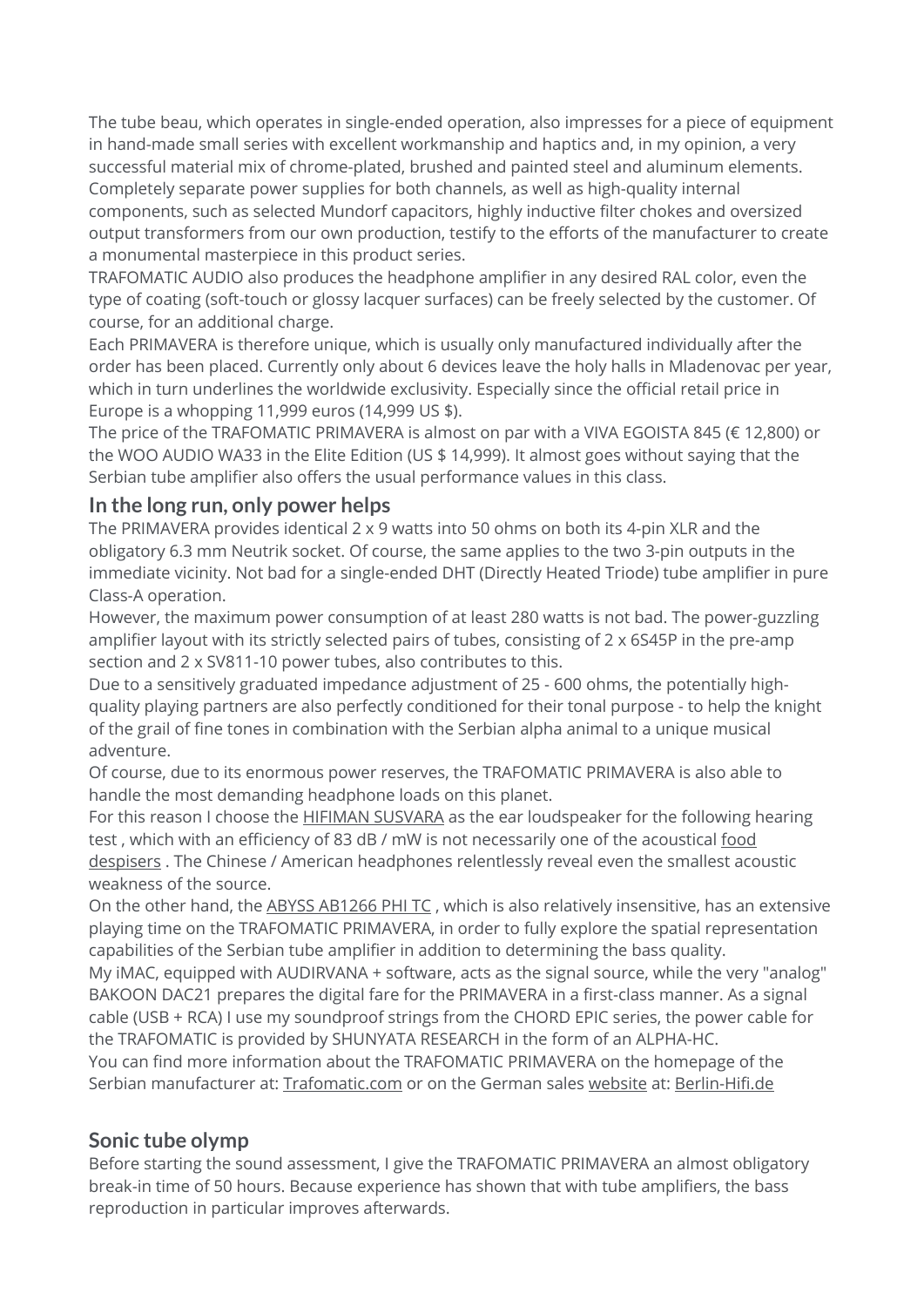And the bass range has it all in connection with the AB1266 PHI TC. Not only does the bass reach ultra-deep and really sound out the very last corner of the frequency range accurately and without any noticeable loss of pressure, it also has an excellent, albeit rather slim structure and convinces with a bone-dry and impulse-fast attack.

Regardless of the listening level, the PRIMAVERA never shows signs of acoustic fatigue, maintains control effortlessly, and fuels the American monster with bass attacks that at times cause fear and anxiety about the durability of the wafer-thin membrane material of the orthodynamic panel radiator.

The TRAFOMATIC doses the bass volume in a masterly manner and ensures that the bass range never overlaps the fundamental range. Rather untypical for tube amplifiers, the fundamental tone is not of an earthy, warm nature, but rather clearly maintains the neutral line and thus serves as a natural, as it were substantial, basis for the sound-relevant midrange.

And especially in the middle frequency spectrum, the PRIMAVERA impressively shows what the Serbian tube amplifier is made of. You have to experience this fantastically exact degree of acoustic imaging, precise focusing and, at the same time, razor-sharp edges of voices and instruments to be believed.

The TRAFOMATIC combines plasticity and airiness in an impressive way, so that, despite the known excessive stage display of the AB1266 PHI TC, precise location is possible at any time. In addition, the respective actors are always transparently placed in the spatial context in the correct proportions. This is undoubtedly world class.

The musical reproduction, however, is free of a flowery play of timbres, sometimes also because the big ABYSS on the one hand does not necessarily prefer it and on the other hand the PRIMAVERA feels obliged to reproduce as neutral as possible.

The TRAFOMATIC also demonstrates a great sensitivity for rhythm and timing and, in combination with Joe Skubinski's headphone legend, actually gives the now completely enthusiastic Knight of the Grail, a musically highly emotional experience.

Especially since this congenial combination also knows how to impress in the high frequency range. Even the tiniest sonic ramifications are detailed with delicate tube melting and resolved without any sharpness. Reverberation flags also appear completely natural, which leads to an absolutely authentic spatial impression.

With regard to the dynamic power reserves, there is also nothing left to be desired. Because the TRAFOMATIC PRIMAVERA is able to unleash an acoustic assault on the eardrums that is unparalleled without any compression. And the superb fine dynamics also meet the highest demands. Simply great.

It is hard to imagine that this performance can still be topped. Nonetheless, the interaction with the HIFIMAN SUSVARA teaches me better. And once again makes me "ears" that Aristotle cannot be completely wrong after all. Because the whole is more than the sum of its parts.

In conjunction with the SUSVARA, the bass quality and quantity almost reach the ideal state. Depth, pressure and volume in absolute harmony, especially since the somewhat stronger bass of the HIFIMAN compared to the ABYSS is perfectly leveled out by the slim contour of the PRIMAVERA. In addition, the Serb drums precisely to the point with pitch-black basses.

The TRAFOMATIC PRIMAVERA always maintains the perfect musical balance in combination with the masterpiece by Dr. Fang Bian - in a fascinating way at the same time.

Because based on a slightly more plastic basic tone, every musical journey is not only drawn with the finest brush and individual tonal events are depicted in an extremely airy and spacious manner in breadth and depth, but also coherently combined into a larger whole. A threedimensional masterpiece.